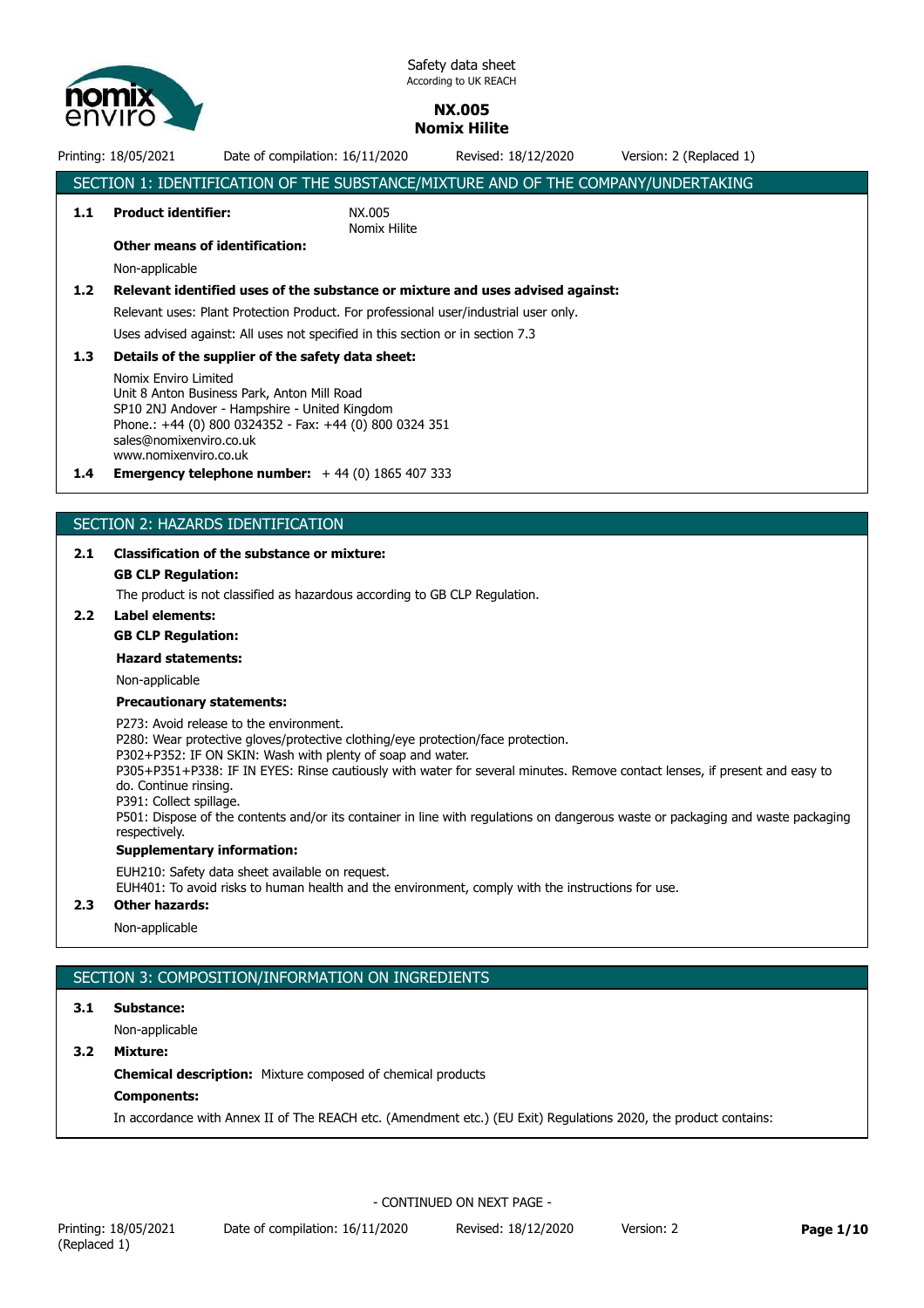

## **NX.005 Nomix Hilite**

Printing: 18/05/2021 Date of compilation: 16/11/2020 Revised: 18/12/2020 Version: 2 (Replaced 1)

# SECTION 3: COMPOSITION/INFORMATION ON INGREDIENTS (continued)

|      | <b>Identification</b> | Chemical name/Classification                                                                                |    | <b>Concentration</b> |
|------|-----------------------|-------------------------------------------------------------------------------------------------------------|----|----------------------|
| CAS: | Non-applicable        | Hydrocarbons, C12-C15, n-alkanes, isoalkanes, cyclics, < 2% aromatics<br>Asp. Tox. 1: H304; EUH066 - Danger | Œ  | $25 - 50%$           |
| CAS: | 38641-94-0            | N-(phosphonomethyl)glycine, compound with 2-propylamine (1:1)<br>Aquatic Chronic 2: H411                    |    | $10 - 25 \%$         |
| CAS: | 13463-67-7            | Titanium dioxide (aerodynamic diameter $\leq 10 \mu m$ )<br>Carc. 2: H351 - Warning                         | œ. | $<$ 1 %              |

## SECTION 4: FIRST AID MEASURES

#### **4.1 Description of first aid measures:**

The symptoms resulting from intoxication can appear after exposure, therefore, in case of doubt, seek medical attention for direct exposure to the chemical product or persistent discomfort, showing the SDS of this product.

## **By inhalation:**

This product does not contain substances classified as hazardous for inhalation, however, in case of symptoms of intoxication remove the person affected from the exposure area and provide with fresh air. Seek medical attention if the symptoms get worse or persist.

## **By skin contact:**

In case of contact it is recommended to clean the affected area thoroughly with water and neutral soap. In case of changes to the skin (stinging, redness, rashes, blisters,…), seek medical advice with this Safety data Sheet

## **By eye contact:**

This product does not contain substances classified as hazardous for eye contact. Rinse eyes thoroughly for at least 15 minutes with lukewarm water, ensuring that the person affected does not rub or close their eyes.

## **By ingestion/aspiration:**

Do not induce vomiting, but if it does happen keep the head down to avoid aspiration. Keep the person affected at rest. Rinse out the mouth and throat, as they may have been affected during ingestion.

## **4.2 Most important symptoms and effects, both acute and delayed:**

Acute and delayed effects are indicated in sections 2 and 11.

#### **4.3 Indication of any immediate medical attention and special treatment needed:**

Non-applicable

## SECTION 5: FIREFIGHTING MEASURES

#### **5.1 Extinguishing media:**

#### **Suitable extinguishing media:**

Product is non-flammable under normal conditions of storage, handling and use. In the case of combustion as a result of improper handling, storage or use preferably use polyvalent powder extinguishers (ABC powder), in accordance with the Regulation on fire protection systems.

#### **Unsuitable extinguishing media:**

Non-applicable

## **5.2 Special hazards arising from the substance or mixture:**

As a result of combustion or thermal decomposition reactive sub-products are created that can become highly toxic and, consequently, can present a serious health risk.

## **5.3 Advice for firefighters:**

Depending on the magnitude of the fire it may be necessary to use full protective clothing and self-contained breathing apparatus (SCBA). Minimum emergency facilities and equipment should be available (fire blankets, portable first aid kit,...).

## **Additional provisions:**

Act in accordance with the Internal Emergency Plan and the Information Sheets on actions to take after an accident or other emergencies. Eliminate all sources of ignition. In case of fire, cool the storage containers and tanks for products susceptible to combustion, explosion or BLEVE as a result of high temperatures. Avoid spillage of the products used to extinguish the fire into an aqueous medium.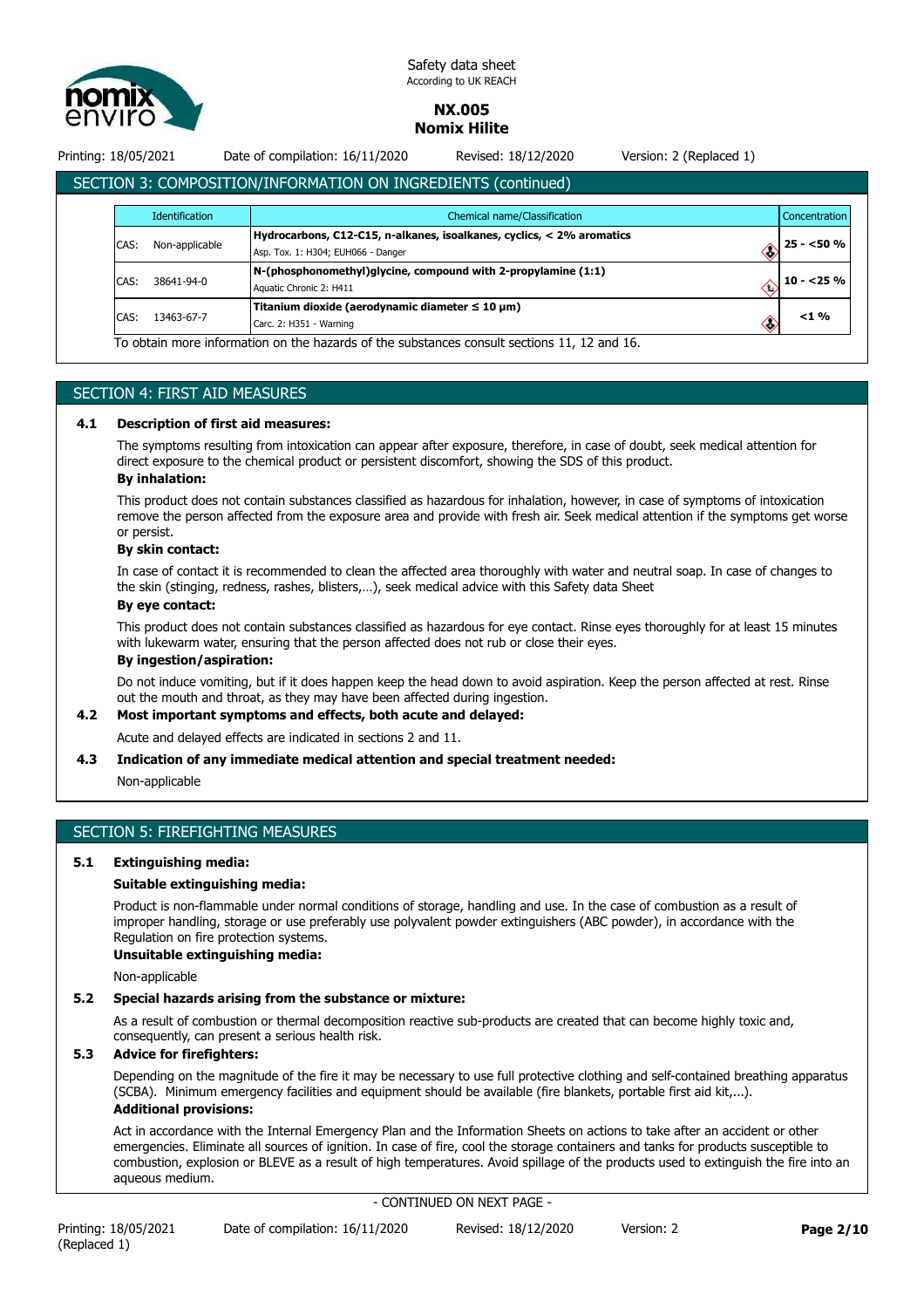

## **NX.005 Nomix Hilite**

Printing: 18/05/2021 Date of compilation: 16/11/2020 Revised: 18/12/2020 Version: 2 (Replaced 1)

SECTION 6: ACCIDENTAL RELEASE MEASURES

## **6.1 Personal precautions, protective equipment and emergency procedures:**

Isolate leaks provided that there is no additional risk for the people performing this task. Personal protection equipment must be used against potential contact with the spilt product (See section 8). Evacuate the area and keep out those who do not have protection.

## **6.2 Environmental precautions:**

Avoid spillage into the aquatic environment as it contains substances potentially dangerous for this. Contain the product absorbed in hermetically sealed containers. In the case of serious spillage into the aquatic environment notify the relevant authority.

## **6.3 Methods and material for containment and cleaning up:**

It is recommended:

Absorb the spillage using sand or inert absorbent and move it to a safe place. Do not absorb in sawdust or other combustible absorbents. For any concern related to disposal consult section 13.

## **6.4 Reference to other sections:**

See sections 8 and 13.

## SECTION 7: HANDLING AND STORAGE

#### **7.1 Precautions for safe handling:**

A.- Precautions for safe manipulation

Comply with the current legislation concerning the prevention of industrial risks. Keep containers hermetically sealed. Control spills and residues, destroying them with safe methods (section 6). Avoid leakages from the container. Maintain order and cleanliness where dangerous products are used.

B.- Technical recommendations for the prevention of fires and explosions

Product is non-flammable under normal conditions of storage, handling and use. It is recommended to transfer at slow speeds to avoid the generation of electrostatic charges that can affect flammable products. Consult section 10 for information on conditions and materials that should be avoided.

C.- Technical recommendations to prevent ergonomic and toxicological risks

Do not eat or drink during the process, washing hands afterwards with suitable cleaning products.

D.- Technical recommendations to prevent environmental risks

It is recommended to have absorbent material available at close proximity to the product (See subsection 6.3)

#### **7.2 Conditions for safe storage, including any incompatibilities:**

| A. Technical measures for storage |           |
|-----------------------------------|-----------|
| Minimum Temp.:                    | 0 oC      |
| Maximum Temp.:                    | 30 °C     |
| Maximum time:                     | 24 Months |
|                                   |           |

B.- General conditions for storage

Avoid sources of heat, radiation, static electricity and contact with food. For additional information see subsection 10.5

### **7.3 Specific end use(s):**

Except for the instructions already specified it is not necessary to provide any special recommendation regarding the uses of this product.

## SECTION 8: EXPOSURE CONTROLS/PERSONAL PROTECTION

#### **8.1 Control parameters:**

Substances whose occupational exposure limits have to be monitored in the workplace:

EH40/2005 Workplace exposure limits, fourth edition, published 2020:

| <b>Identification</b>                                                  |                                  | Occupational exposure limits |
|------------------------------------------------------------------------|----------------------------------|------------------------------|
| Titanium dioxide (aerodynamic diameter $\leq 10 \text{ }\mu\text{m}$ ) | WEL (8h)                         | $4 \text{ ma/m}$             |
| 13463-67-7<br>CAS:                                                     | $(15 \text{ min})$<br><b>WEL</b> |                              |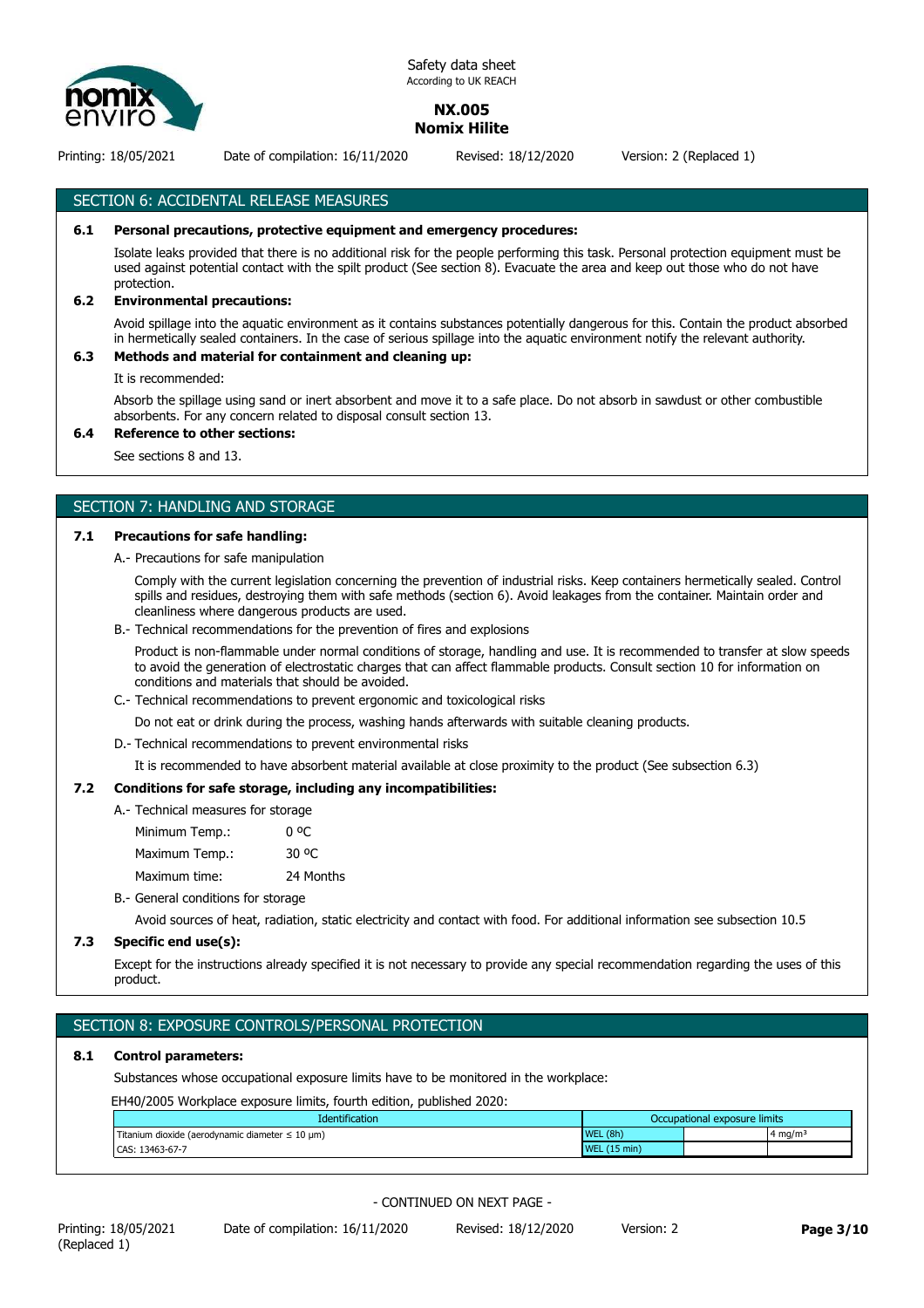

**NX.005 Nomix Hilite**

Printing: 18/05/2021 Date of compilation: 16/11/2020 Revised: 18/12/2020 Version: 2 (Replaced 1)

## SECTION 8: EXPOSURE CONTROLS/PERSONAL PROTECTION (continued)

## **8.2 Exposure controls:**

A.- General security and hygiene measures in the work place

As a preventative measure it is recommended to use basic Personal Protective Equipment, with the corresponding <<UKCA marking>>. For more information on Personal Protective Equipment (storage, use, cleaning, maintenance, class of protection,…) consult the information leaflet provided by the manufacturer. For more information see subsection 7.1. All information contained herein is a recommendation which needs some specification from the labour risk prevention services as it is not known whether the company has additional measures at its disposal.

B.- Respiratory protection

The use of protection equipment will be necessary if a mist forms or if the occupational exposure limits are exceeded.

C.- Specific protection for the hands

| Pictogram                              | <b>PPE</b>                 | <b>Remarks</b>                                   |
|----------------------------------------|----------------------------|--------------------------------------------------|
| m<br>W<br>Mandatory hand<br>protection | Chemical protective gloves | Replace the gloves at any sign of deterioration. |

As the product is a mixture of several substances, the resistance of the glove material can not be calculated in advance with total reliability and has therefore to be checked prior to the application.

D.- Ocular and facial protection

Non-applicable

E.- Body protection

| Pictogram | <b>PPE</b>           | Remarks                                                                                                                                                                                                                                                                    |
|-----------|----------------------|----------------------------------------------------------------------------------------------------------------------------------------------------------------------------------------------------------------------------------------------------------------------------|
|           | Work clothing        | Replace before any evidence of deterioration. For periods of prolonged exposure<br>to the product for professional/industrial users CE III is recommended, in<br>accordance with the regulations in EN ISO 6529:2013, EN ISO 6530:2005, EN ISO<br>13688:2013, EN 464:1994. |
|           | Anti-slip work shoes | Replace before any evidence of deterioration. For periods of prolonged exposure<br>to the product for professional/industrial users CE III is recommended, in<br>accordance with the regulations in EN ISO 20345:2012 y EN 13832-1:2007                                    |

F.- Additional emergency measures

| Emergency measure            | <b>Standards</b>                                | Emergency measure                       | <b>Standards</b>                               |
|------------------------------|-------------------------------------------------|-----------------------------------------|------------------------------------------------|
| <b>A</b><br>Emergency shower | ANSI Z358-1<br>ISO 3864-1:2011, ISO 3864-4:2011 | $\bullet$<br>.<br>₩<br>Eyewash stations | DIN 12 899<br>ISO 3864-1:2011, ISO 3864-4:2011 |

#### **Environmental exposure controls:**

In accordance with the community legislation for the protection of the environment it is recommended to avoid environmental spillage of both the product and its container. For additional information see subsection 7.1.D

|     | SECTION 9: PHYSICAL AND CHEMICAL PROPERTIES                                                        |                |  |  |  |  |
|-----|----------------------------------------------------------------------------------------------------|----------------|--|--|--|--|
| 9.1 | Information on basic physical and chemical properties:                                             |                |  |  |  |  |
|     | For complete information see the product datasheet.                                                |                |  |  |  |  |
|     | Appearance:                                                                                        |                |  |  |  |  |
|     | Physical state at 20 °C:                                                                           | Liquid         |  |  |  |  |
|     | Appearance:                                                                                        | Emulsion       |  |  |  |  |
|     | Colour:                                                                                            | Cream          |  |  |  |  |
|     | Odour:                                                                                             | Characteristic |  |  |  |  |
|     | *Not relevant due to the nature of the product, not providing information property of its hazards. |                |  |  |  |  |
|     |                                                                                                    |                |  |  |  |  |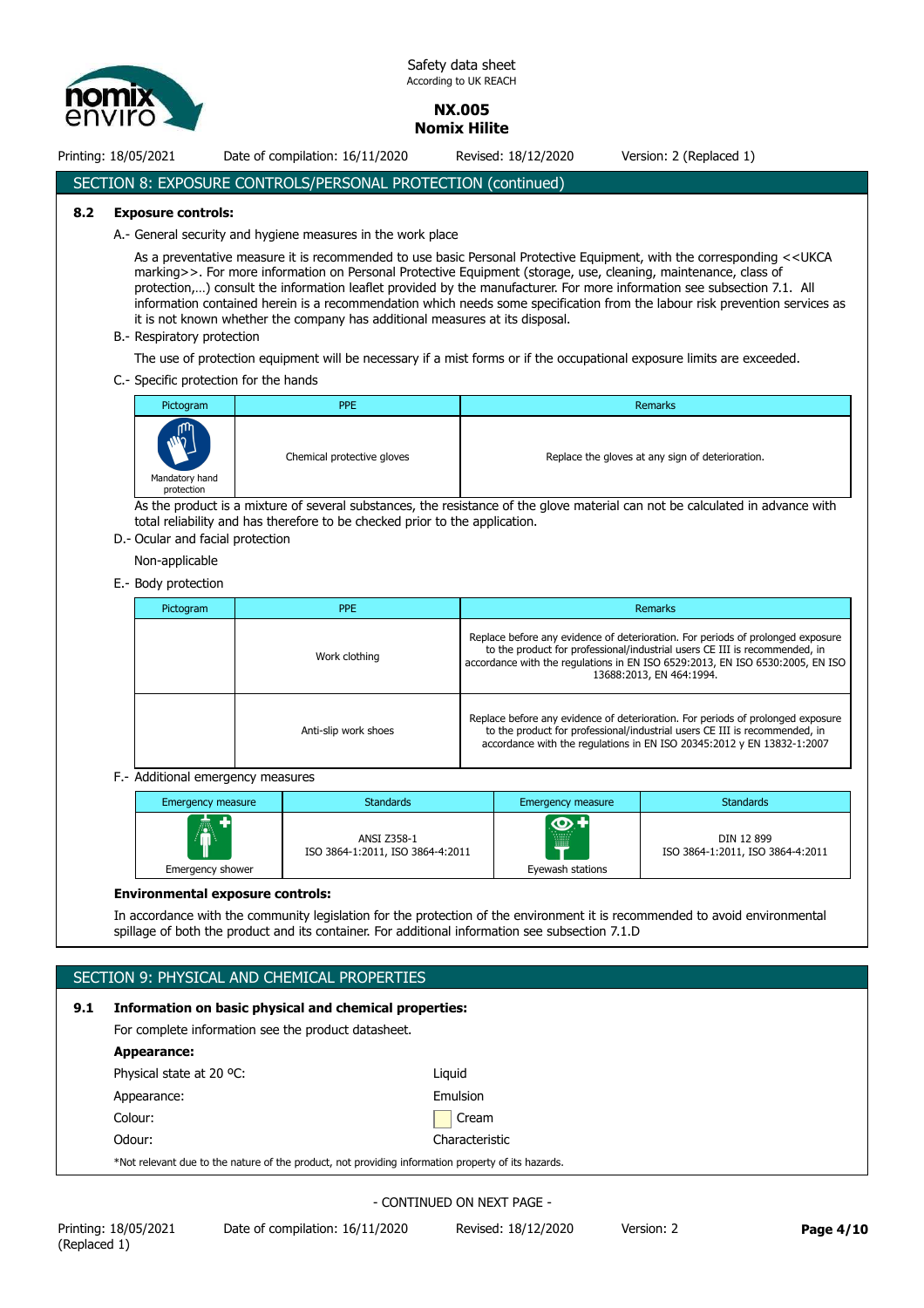

**NX.005 Nomix Hilite**

Printing: 18/05/2021 Date of compilation: 16/11/2020 Revised: 18/12/2020 Version: 2 (Replaced 1)

|     | SECTION 9: PHYSICAL AND CHEMICAL PROPERTIES (continued)                                            |                             |  |  |
|-----|----------------------------------------------------------------------------------------------------|-----------------------------|--|--|
|     | Odour threshold:                                                                                   | Non-applicable *            |  |  |
|     | <b>Volatility:</b>                                                                                 |                             |  |  |
|     | Boiling point at atmospheric pressure:                                                             | Non-applicable *            |  |  |
|     | Vapour pressure at 20 °C:                                                                          | Non-applicable *            |  |  |
|     | Vapour pressure at 50 °C:                                                                          | Non-applicable *            |  |  |
|     | Evaporation rate at 20 °C:                                                                         | Non-applicable *            |  |  |
|     | <b>Product description:</b>                                                                        |                             |  |  |
|     | Density at 20 °C:                                                                                  | 960 - 980 kg/m <sup>3</sup> |  |  |
|     | Relative density at 20 °C:                                                                         | $0.96 - 0.98$               |  |  |
|     | Dynamic viscosity at 20 °C:                                                                        | Non-applicable *            |  |  |
|     | Kinematic viscosity at 20 °C:                                                                      | Non-applicable *            |  |  |
|     | Kinematic viscosity at 40 °C:                                                                      | $>20.5$ cSt                 |  |  |
|     | Concentration:                                                                                     | Non-applicable *            |  |  |
|     | pH:                                                                                                | Non-applicable *            |  |  |
|     | Vapour density at 20 °C:                                                                           | Non-applicable *            |  |  |
|     | Partition coefficient n-octanol/water 20 °C:                                                       | Non-applicable *            |  |  |
|     | Solubility in water at 20 °C:                                                                      |                             |  |  |
|     | Solubility properties:                                                                             | Dispersible                 |  |  |
|     | Decomposition temperature:                                                                         | Non-applicable *            |  |  |
|     | Melting point/freezing point:                                                                      | Non-applicable *            |  |  |
|     | Explosive properties:                                                                              | Non-applicable *            |  |  |
|     | Oxidising properties:                                                                              | Non-applicable *            |  |  |
|     | <b>Flammability:</b>                                                                               |                             |  |  |
|     | Flash Point:                                                                                       | 97 °C                       |  |  |
|     | Heat of combustion:                                                                                | Non-applicable *            |  |  |
|     | Flammability (solid, gas):                                                                         | Non-applicable *            |  |  |
|     | Autoignition temperature:                                                                          | Non-applicable *            |  |  |
|     | Lower flammability limit:                                                                          | Non-applicable *            |  |  |
|     | Upper flammability limit:                                                                          | Non-applicable *            |  |  |
|     | <b>Explosive:</b>                                                                                  |                             |  |  |
|     | Lower explosive limit:                                                                             | Non-applicable *            |  |  |
|     | Upper explosive limit:                                                                             | Non-applicable *            |  |  |
| 9.2 | <b>Other information:</b>                                                                          |                             |  |  |
|     | Surface tension at 20 °C:                                                                          | Non-applicable *            |  |  |
|     | Refraction index:                                                                                  | Non-applicable *            |  |  |
|     | *Not relevant due to the nature of the product, not providing information property of its hazards. |                             |  |  |

# SECTION 10: STABILITY AND REACTIVITY

#### **10.1 Reactivity:**

No hazardous reactions are expected because the product is stable under recommended storage conditions. See section 7.

## **10.2 Chemical stability:**

Chemically stable under the conditions of storage, handling and use.

## **10.3 Possibility of hazardous reactions:**

Under the specified conditions, hazardous reactions that lead to excessive temperatures or pressure are not expected.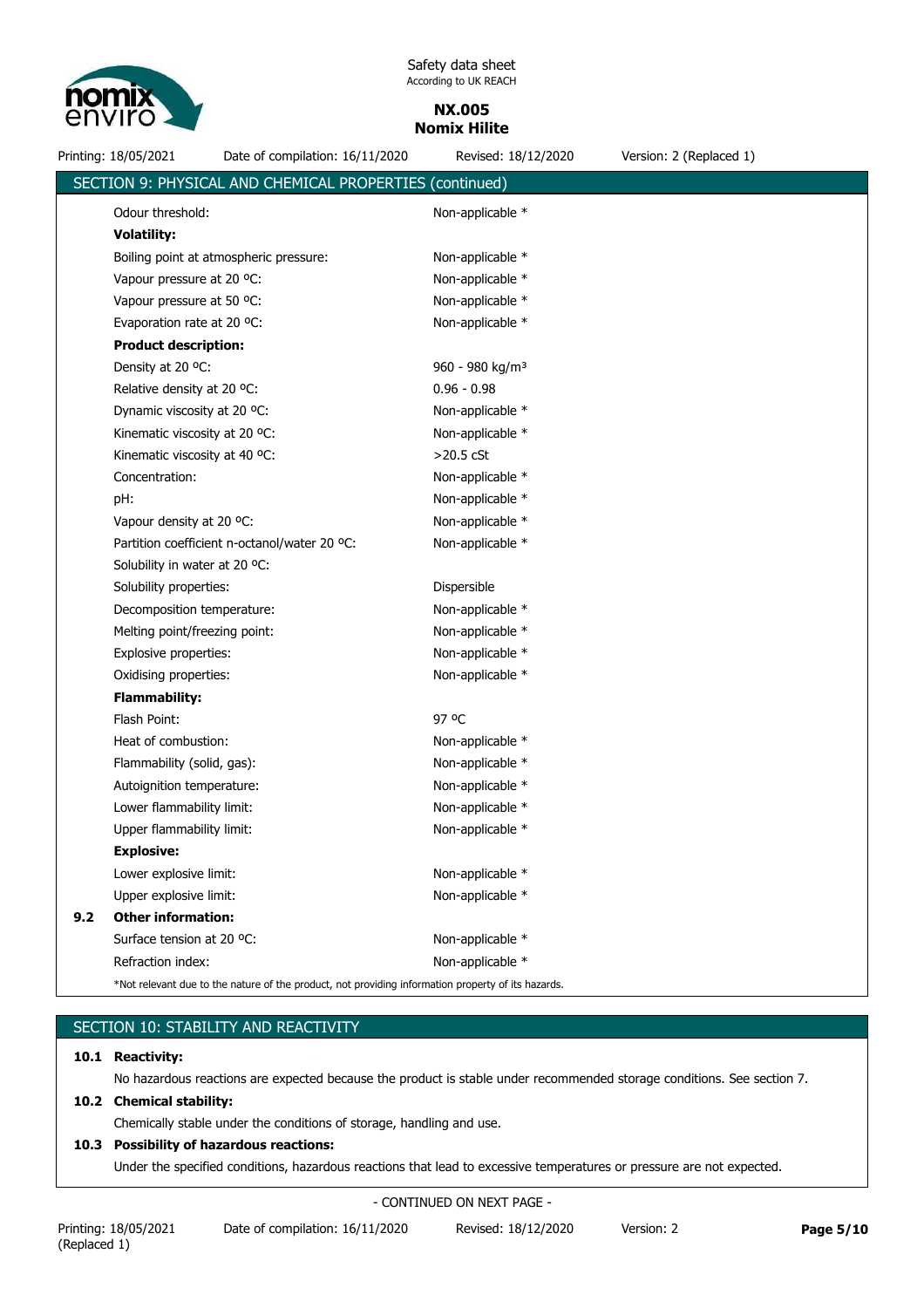

**NX.005 Nomix Hilite**

Printing: 18/05/2021 Date of compilation: 16/11/2020 Revised: 18/12/2020 Version: 2 (Replaced 1)

# SECTION 10: STABILITY AND REACTIVITY (continued)

## **10.4 Conditions to avoid:**

Applicable for handling and storage at room temperature:

| Shock and friction                                 | Contact with air | Increase in temperature | Sunliaht       | Humidity |  |  |  |  |
|----------------------------------------------------|------------------|-------------------------|----------------|----------|--|--|--|--|
| Not applicable<br>Not applicable<br>Not applicable |                  | Not applicable          | Not applicable |          |  |  |  |  |
| Teaconachibla matarialar                           |                  |                         |                |          |  |  |  |  |

#### **10.5 Incompatible materials:**

| Acids                 | Water          | materials<br>Oxidisina | materials<br>.ombustil                              | <b>Others</b> |
|-----------------------|----------------|------------------------|-----------------------------------------------------|---------------|
| Avoid strong<br>acids | Not applicable | Not applicable         | N٥<br>: applicable<br>Avoid<br>alkalis or<br>strona |               |

## **10.6 Hazardous decomposition products:**

See subsection 10.3, 10.4 and 10.5 to find out the specific decomposition products. Depending on the decomposition conditions, complex mixtures of chemical substances can be released: carbon dioxide (CO2), carbon monoxide and other organic compounds.

## SECTION 11: TOXICOLOGICAL INFORMATION

#### **11.1 Information on toxicological effects:**

The experimental information related to the toxicological properties of the product itself is not available

#### **Dangerous health implications:**

In case of exposure that is repetitive, prolonged or at concentrations higher than the recommended occupational exposure limits, adverse effects on health may result, depending on the means of exposure:

- A- Ingestion (acute effect):
	- Acute toxicity : Based on available data, the classification criteria are not met, as it does not contain substances classified as dangerous for consumption. For more information see section 3.
	- Corrosivity/Irritability: Based on available data, the classification criteria are not met, as it does not contain substances classified as dangerous for this effect. For more information see section 3.
- B- Inhalation (acute effect):
	- Acute toxicity : Based on available data, the classification criteria are not met, as it does not contain substances classified as dangerous for inhalation. For more information see section 3.
	- Corrosivity/Irritability: Based on available data, the classification criteria are not met, as it does not contain substances classified as dangerous for this effect. For more information see section 3.
- C- Contact with the skin and the eyes (acute effect):
	- Contact with the skin: Based on available data, the classification criteria are not met, as it does not contain substances classified as dangerous for skin contact. For more information see section 3.

- Contact with the eyes: Based on available data, the classification criteria are not met, as it does not contain substances classified as dangerous for this effect. For more information see section 3.

- D- CMR effects (carcinogenicity, mutagenicity and toxicity to reproduction):
	- Carcinogenicity: Based on available data, the classification criteria are not met. However, it contains substances classified as dangerous with carcinogenic effects. For more information see section 3.

 IARC: Distillates (petroleum), hydrotreated heavy paraffinic , < 3 % IP 346, > 20,5 cSt @ 40ºC (3); Titanium dioxide (aerodynamic diameter  $\leq 10 \text{ }\mu\text{m}$ ) (2B)

Mutagenicity: Based on available data, the classification criteria are not met, as it does not contain substances classified as dangerous for this effect. For more information see section 3.

Reproductive toxicity: Based on available data, the classification criteria are not met, as it does not contain substances classified as dangerous for this effect. For more information see section 3.

E- Sensitizing effects:

- Respiratory: Based on available data, the classification criteria are not met, as it does not contain substances classified as dangerous with sensitising effects. For more information see section 3.

- Cutaneous: Based on available data, the classification criteria are not met, as it does not contain substances classified as dangerous for this effect. For more information see section 3.

F- Specific target organ toxicity (STOT) - single exposure:

Based on available data, the classification criteria are not met, as it does not contain substances classified as dangerous for this effect. For more information see section 3.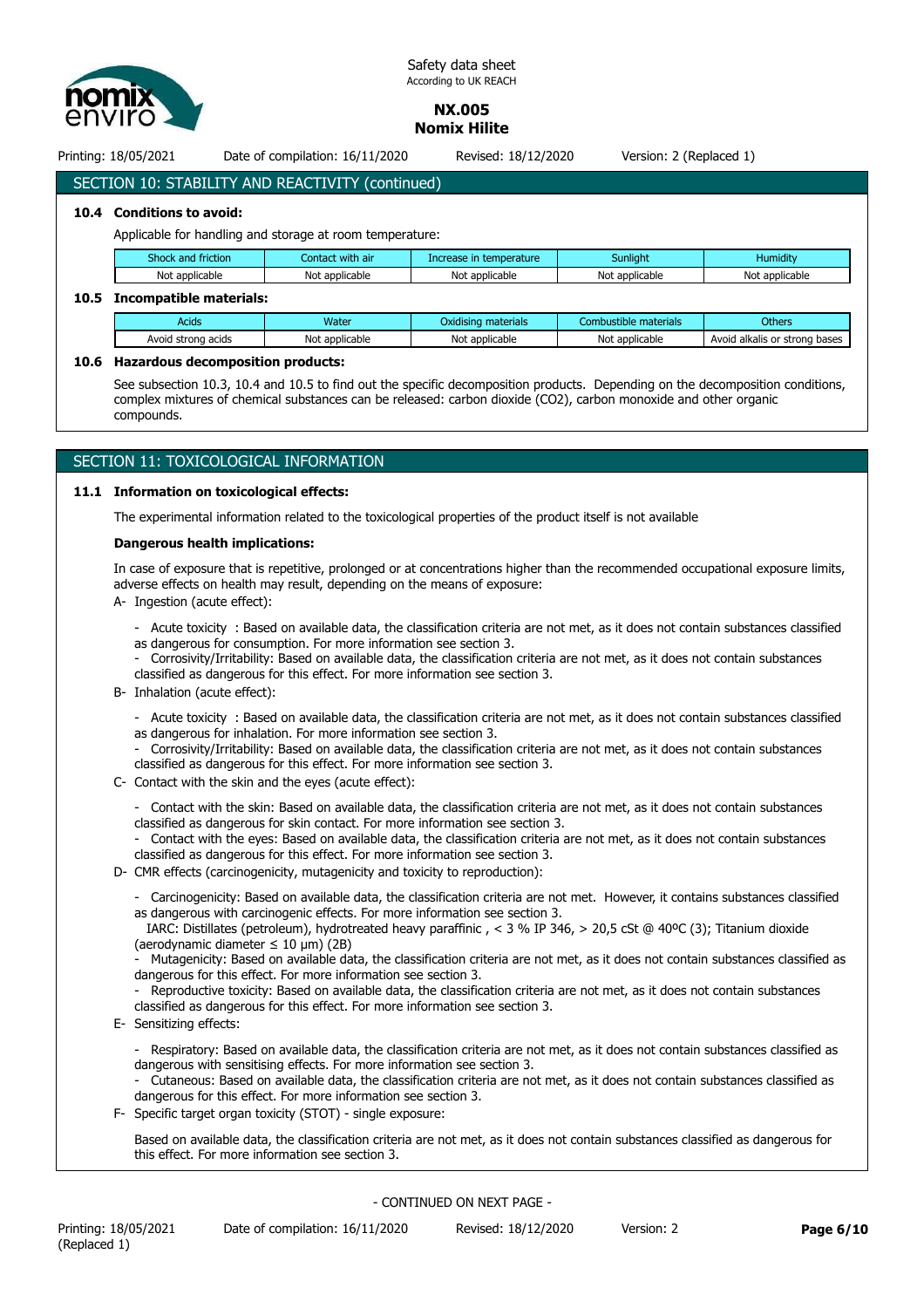

**NX.005 Nomix Hilite**

Printing: 18/05/2021 Date of compilation: 16/11/2020 Revised: 18/12/2020 Version: 2 (Replaced 1)

# SECTION 11: TOXICOLOGICAL INFORMATION (continued)

- G- Specific target organ toxicity (STOT)-repeated exposure:
	- Specific target organ toxicity (STOT)-repeated exposure: Based on available data, the classification criteria are not met, as it does not contain substances classified as dangerous for this effect. For more information see section 3.
	- Skin: Based on available data, the classification criteria are not met, as it does not contain substances classified as dangerous for this effect. For more information see section 3.
- H- Aspiration hazard:

Based on available data, the classification criteria are not met. However, it does contain substances classified as dangerous for this effect. For more information see section 3.

#### **Other information:**

CAS 13463-67-7 Titanium dioxide (aerodynamic diameter ≤ 10 μm): The classification as a carcinogen by inhalation applies only to mixtures in powder form containing 1 % or more of titanium dioxide which is in the form of or incorporated in particles with aerodynamic diameter ≤ 10 μm

#### **Specific toxicology information on the substances:**

| <b>Identification</b>                                                 |                 | Acute toxicity   |        |
|-----------------------------------------------------------------------|-----------------|------------------|--------|
| N-(phosphonomethyl)glycine, compound with 2-propylamine (1:1)         | LD50 oral       | 4873 mg/kg       | Rat    |
| CAS: 38641-94-0                                                       | LD50 dermal     | >5000 mg/kg      |        |
|                                                                       | LC50 inhalation | $>5$ mg/L (4 h)  |        |
| Hydrocarbons, C12-C15, n-alkanes, isoalkanes, cyclics, < 2% aromatics | LD50 oral       | >5000 mg/kg      |        |
| CAS: Non-applicable                                                   | LD50 dermal     | >5000 mg/kg      |        |
|                                                                       | LC50 inhalation | $>20$ mg/L (4 h) |        |
| Titanium dioxide (aerodynamic diameter $\leq 10 \,\mu m$ )            | LD50 oral       | 10000 mg/kg      | Rat    |
| CAS: 13463-67-7                                                       | LD50 dermal     | 10000 mg/kg      | Rabbit |
|                                                                       | LC50 inhalation | $>5$ mg/L        |        |

## SECTION 12: ECOLOGICAL INFORMATION

#### **12.1 Toxicity:**

#### **Product-specific aquatic toxicity:**

| Acute toxicity |                     | Species             | Genus      |  |
|----------------|---------------------|---------------------|------------|--|
| <b>LC50</b>    | 100.1 mg/L (96 h)   | Oncorhynchus mykiss | Fish       |  |
| <b>EC50</b>    | 100.1 mg/L $(48 h)$ | Daphnia magna       | Crustacean |  |

# **Substance-specific aquatic toxicity:**

| <b>Identification</b>                                            | Acute toxicity   |                       | <b>Species</b> | Genus      |
|------------------------------------------------------------------|------------------|-----------------------|----------------|------------|
| N-(phosphonomethyl)glycine, compound with 2-propylamine<br>(1:1) | LC50             | $>1 - 10$ mg/L (96 h) |                | Fish       |
| CAS: 38641-94-0                                                  | <b>IEC50</b>     | $>1 - 10$ mg/L (48 h) |                | Crustacean |
|                                                                  | EC <sub>50</sub> | $>1 - 10$ mg/L (72 h) |                | Algae      |

Additional Data: OECD 221 Lenma, 72h LC50 >100 mg/L

Lenma, 72h NOEC >100 mg/L

Additional Data: OECD 201 Pseudokirchneriella subcapitata, 72h LC50 >100 mg/L Pseudokirchneriella subcapitata, 72h NOEC >100 mg/L

Additional Data: Apis mellifera, OECD 214 (Dermal): > 100 µg/bee Apis mellifera, OECD 213 (Oral): > 100 µg/bee

## **12.2 Persistence and degradability:**

Not available

## **12.3 Bioaccumulative potential:**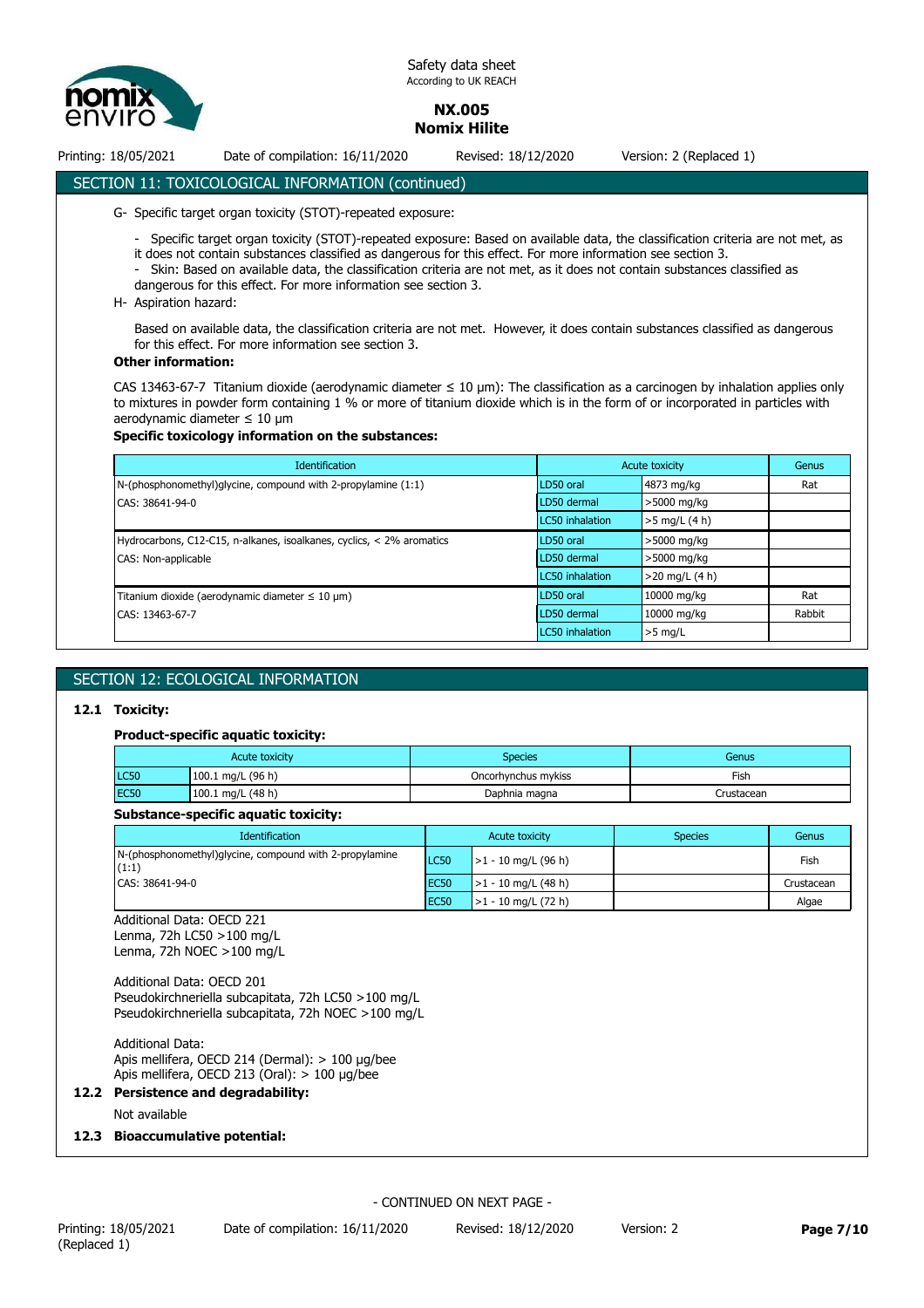

## **NX.005 Nomix Hilite**

Printing: 18/05/2021 Date of compilation: 16/11/2020 Revised: 18/12/2020 Version: 2 (Replaced 1)

# SECTION 12: ECOLOGICAL INFORMATION (continued)

| <b>Identification</b>                                         |                | Bioaccumulation potential |  |
|---------------------------------------------------------------|----------------|---------------------------|--|
| N-(phosphonomethyl)glycine, compound with 2-propylamine (1:1) | <b>BCF</b>     |                           |  |
| CAS: 38641-94-0                                               | <b>Pow Log</b> | $-3.2$                    |  |
|                                                               | Potential      |                           |  |

## **12.4 Mobility in soil:**

| <b>Identification</b>                                                                  | Absorption/desorption |                | Volatility        |                |
|----------------------------------------------------------------------------------------|-----------------------|----------------|-------------------|----------------|
| N-(phosphonomethyl)glycine, compound with 2-<br>propylamine $(1:1)$<br>CAS: 38641-94-0 | Koc                   | 22300          | Henry             | Non-applicable |
|                                                                                        | Conclusion            | Immobile       | <b>Drv</b> soil   | Non-applicable |
|                                                                                        | Surface tension       | Non-applicable | <b>Moist soil</b> | Non-applicable |

## **12.5 Results of PBT and vPvB assessment:**

Non-applicable

## **12.6 Other adverse effects:**

Not described

## SECTION 13: DISPOSAL CONSIDERATIONS

#### **13.1 Waste treatment methods:**

## **Waste management (disposal and evaluation):**

Consult the authorized waste service manager on the assessment and disposal operations in accordance The Waste Regulations 2011, 2011 No. 988. As under 15 01 of the code and in case the container has been in direct contact with the product, it will be processed the same way as the actual product. Otherwise, it will be processed as non-dangerous residue. We do not recommended disposal down the drain. See paragraph 6.2.

## **Regulations related to waste management:**

In accordance with Annex II of UK UK REACH the provisions related to waste management are stated

UK legislation: The Waste Regulations 2011.

## SECTION 14: TRANSPORT INFORMATION

#### **Transport of dangerous goods by land:**

With regard to ADR 2021 and RID 2021:

|                                      | 14.1 UN number:                                                                | Non-applicable |  |  |  |
|--------------------------------------|--------------------------------------------------------------------------------|----------------|--|--|--|
|                                      | 14.2 UN proper shipping name:                                                  | Non-applicable |  |  |  |
|                                      | 14.3 Transport hazard class(es):                                               | Non-applicable |  |  |  |
|                                      | Labels:                                                                        | Non-applicable |  |  |  |
|                                      | 14.4 Packing group:                                                            | Non-applicable |  |  |  |
|                                      | 14.5 Environmental hazards:                                                    | Nο             |  |  |  |
|                                      | 14.6 Special precautions for user                                              |                |  |  |  |
|                                      | Physico-Chemical properties:                                                   | see section 9  |  |  |  |
|                                      | 14.7 Transport in bulk according<br>to Annex II of Marpol and<br>the IBC Code: | Non-applicable |  |  |  |
| Transport of dangerous goods by sea: |                                                                                |                |  |  |  |
| With regard to IMDG 39-18:           |                                                                                |                |  |  |  |
|                                      |                                                                                |                |  |  |  |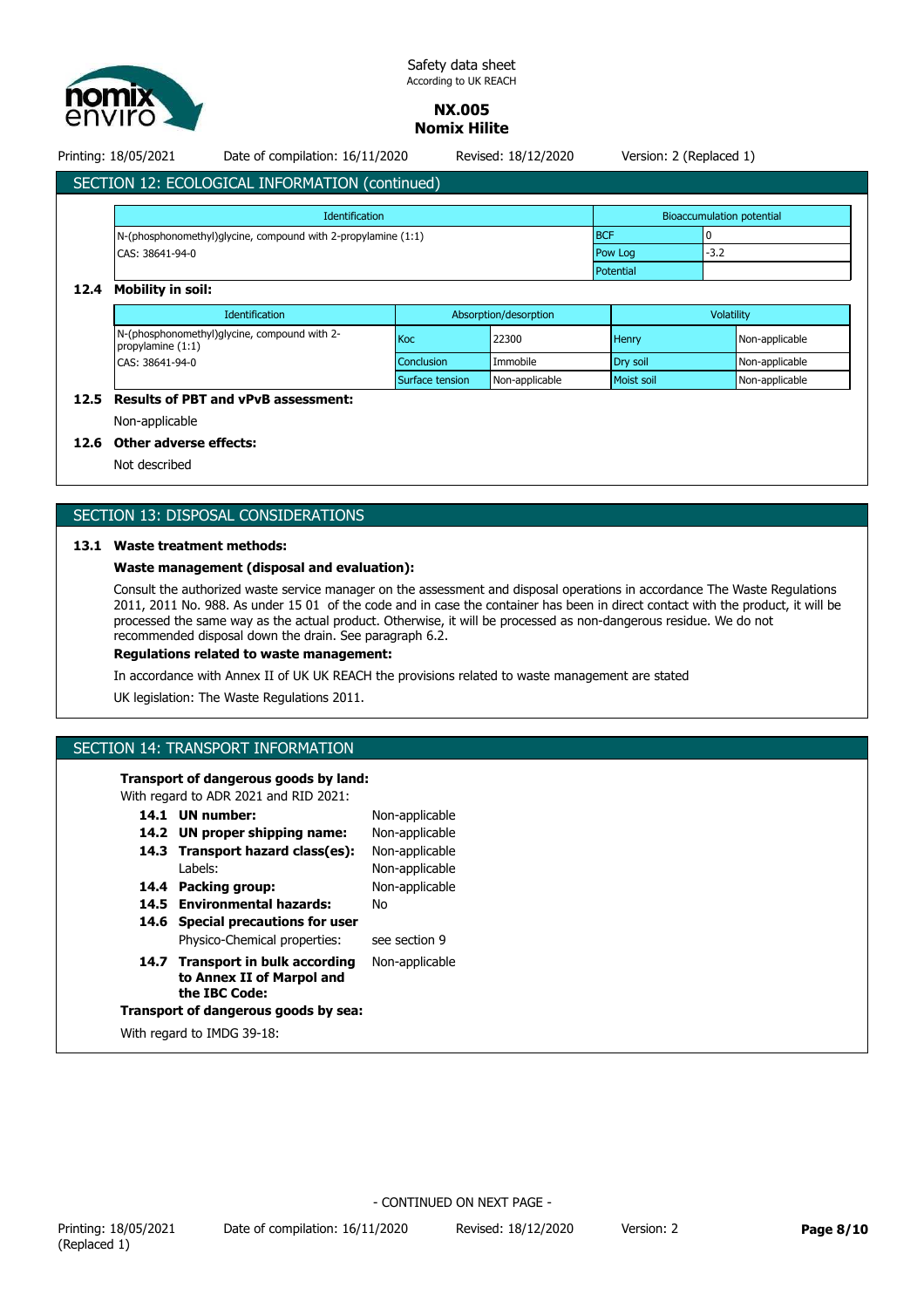

## **NX.005 Nomix Hilite**

Printing: 18/05/2021 Date of compilation: 16/11/2020 Revised: 18/12/2020 Version: 2 (Replaced 1) SECTION 14: TRANSPORT INFORMATION (continued) Limited quantities: Non-applicable 14.7 Transport in bulk according Non-applicable **to Annex II of Marpol and the IBC Code:** 14.6 Special precautions for user **14.5 Marine pollutant:** No EmS Codes: **14.4 Packing group: 14.3 Transport hazard class(es): 14.2 UN proper shipping name: 14.1 UN number:** Labels: Special regulations: Physico-Chemical properties: Non-applicable Non-applicable Non-applicable Non-applicable Non-applicable Non-applicable see section 9 Segregation group: Non-applicable **Transport of dangerous goods by air:** With regard to IATA/ICAO 2021: **14.6 Special precautions for user 14.4 Packing group:** Non-applicable **14.3 Transport hazard class(es):** Non-applicable **14.2 UN proper shipping name:** Non-applicable **14.1** Physico-Chemical properties: see section 9 Labels: Non-applicable Non-applicable **14.5 Environmental hazards:** No 14.7 Transport in bulk according Non-applicable **to Annex II of Marpol and the IBC Code:**

## SECTION 15: REGULATORY INFORMATION

#### **15.1 Safety, health and environmental regulations/legislation specific for the substance or mixture:**

#### **Specific provisions in terms of protecting people or the environment:**

It is recommended to use the information included in this safety data sheet as a basis for conducting workplace-specific risk assessments in order to establish the necessary risk prevention measures for the handling, use, storage and disposal of this product.

## **Other legislation:**

The REACH etc. (Amendment etc.) (EU Exit) Regulations 2020.

The Chemicals (Health and Safety) and Genetically Modified Organisms (Contained Use) (Amendment etc.) (EU Exit) Regulations 2019.

Control of Substances Hazardous to Health Regulations 2002 (as amended) EH40/2005 Workplace exposure limits.

## SECTION 16: OTHER INFORMATION

#### **Legislation related to safety data sheets:**

This safety data sheet has been designed in accordance with ANNEX II-The REACH etc. (Amendment etc.) (EU Exit) Regulations 2020.

## **Texts of the legislative phrases mentioned in section 3:**

The phrases indicated do not refer to the product itself; they are present merely for informative purposes and refer to the individual components which appear in section 3

#### **GB CLP Regulation:**